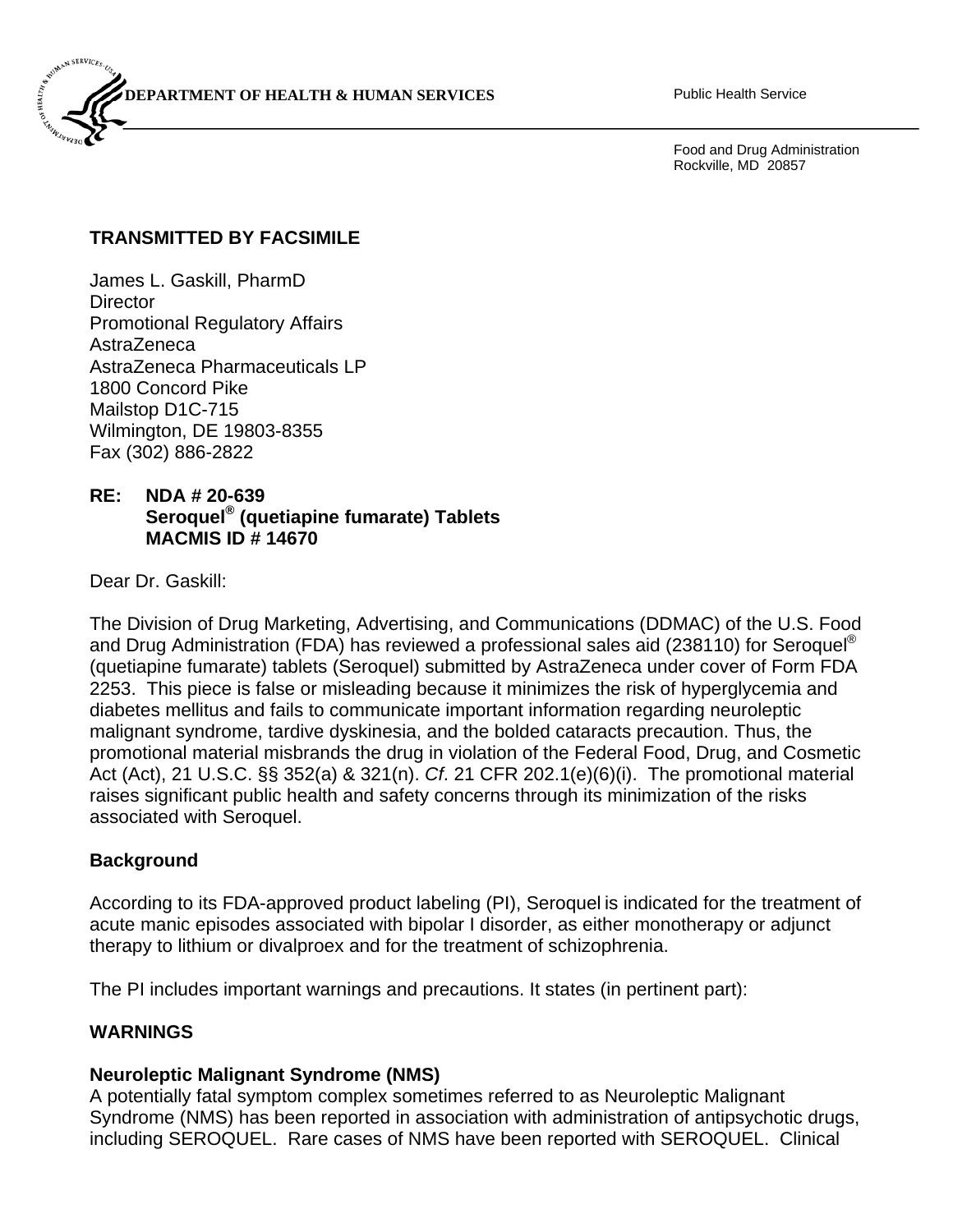manifestations of NMS are hyperpyrexia, muscle rigidity, altered mental status, and evidence of autonomic instability (irregular pulse or blood pressure, tachycardia, diaphoresis, and cardiac dysrhythmia). Additional signs may include elevated creatine phosphokinase, myoglobinuria (rhabdomyolysis), and acute renal failure.

The diagnostic evaluation of patients with this syndrome is complicated. In arriving at a diagnosis, it is important to exclude cases where the clinical presentation includes both serious medical illness (e.g., pneumonia, systemic infection, etc.) and untreated or inadequately treated extrapyramidal signs and symptoms (EPS). Other important considerations in the differential diagnosis include central anticholinergic toxicity, heat stroke, drug fever, and primary central nervous system (CNS) pathology.

The management of NMS should include: 1) immediate discontinuation of antipsychotic drugs and other drugs not essential to concurrent therapy; 2) intensive symptomatic treatment and medical monitoring; and 3) treatment of any concomitant serious medical problems for which specific treatments are available. There is no general agreement about specific pharmacological treatment regimens for NMS.

If a patient requires antipsychotic drug treatment after recovery from NMS, the potential reintroduction of drug therapy should be carefully considered. The patient should be carefully monitored since recurrences of NMS have been reported.

### **Tardive Dyskinesia**

A syndrome of potentially irreversible, involuntary, dyskinetic movements may develop in patients treated with antipsychotic drugs. Although the prevalence of the syndrome appears to be highest among the elderly, especially elderly women, it is impossible to rely upon prevalence estimates to predict, at the inception of antipsychotic treatment, which patients are likely to develop the syndrome. Whether antipsychotic drug products differ in their potential to cause tardive dyskinesia is unknown.

The risk of developing tardive dyskinesia and the likelihood that it will become irreversible are believed to increase as the duration of treatment and the total cumulative dose of antipsychotic drugs administered to the patient increase. However, the syndrome can develop, although much less commonly, after relatively brief treatment periods at low doses.

There is no known treatment for established cases of tardive dyskinesia, although the syndrome may remit, partially or completely, if antipsychotic treatment is withdrawn. Antipsychotic treatment, itself, however, may suppress (or partially suppress) the signs and symptoms of the syndrome and thereby may possibly mask the underlying process. The effect that symptomatic suppression has upon the long-term course of the syndrome is unknown.

Given these considerations, SEROQUEL should be prescribed in a manner that is most likely to minimize the occurrence of tardive dyskinesia. Chronic antipsychotic treatment should generally be reserved for patients who appear to suffer from a chronic illness that (1) is known to respond to antipsychotic drugs, and (2) for whom alternative, equally effective, but potentially less harmful treatments are not available or appropriate. In patients who do require chronic treatment, the smallest dose and the shortest duration of treatment producing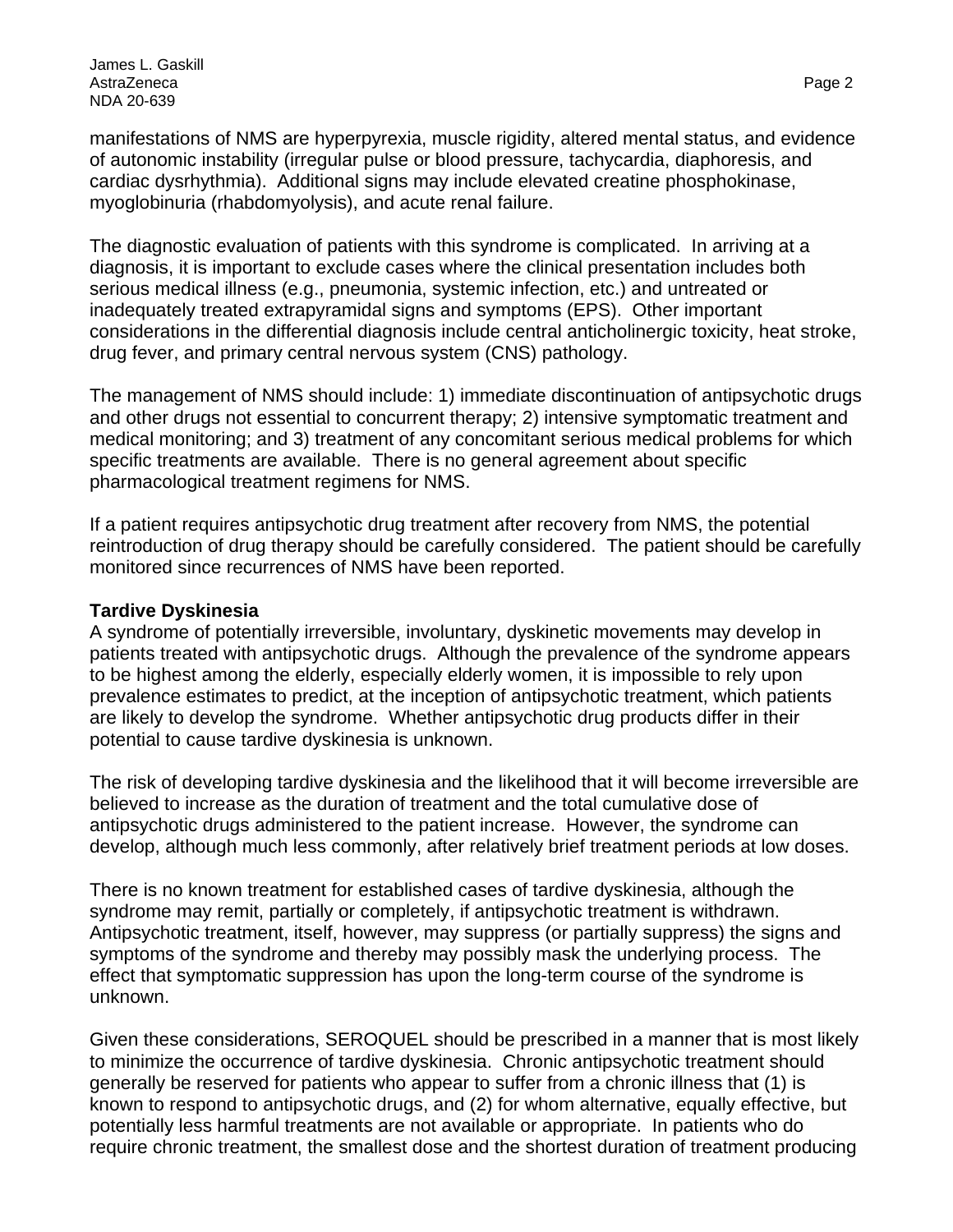a satisfactory clinical response should be sought. The need for continued treatment should be reassessed periodically.

If signs and symptoms of tardive dyskinesia appear in a patient on SEROQUEL, drug discontinuation should be considered. However, some patients may require treatment with SEROQUEL despite the presence of the syndrome.

### **Hyperglycemia and Diabetes Mellitus**

Hyperglycemia, in some cases extreme and associated with ketoacidosis or hyperosmolar coma or death, has been reported in patients treated with atypical antipsychotics, including Seroquel. Assessment of the relationship between atypical antipsychotic use and glucose abnormalities is complicated by the possibility of an increased background risk of diabetes mellitus in patients with schizophrenia and the increasing incidence of diabetes mellitus in the general population. Given these confounders, the relationship between atypical antipsychotic use and hyperglycemia-related adverse events is not completely understood. However, epidemiological studies suggest an increased risk of treatment-emergent hyperglycemiarelated adverse events in patients treated with the atypical antipsychotics. Precise risk estimates for hyperglycemia-related adverse events in patients treated with atypical antipsychotics are not available.

Patients with an established diagnosis of diabetes mellitus who are started on atypical antipsychotics should be monitored regularly for worsening of glucose control. Patients with risk factors for diabetes mellitus (eg, obesity, family history of diabetes) who are starting treatment with atypical antipsychotics should undergo fasting blood glucose testing at the beginning of treatment and periodically during treatment. Any patient treated with atypical antipsychotics should be monitored for symptoms of hyperglycemia including polydipsia, polyuria, polyphagia, and weakness. Patients who develop symptoms of hyperglycemia during treatment with atypical antipsychotics should undergo fasting blood glucose testing. In some cases, hyperglycemia has resolved when the atypical antipsychotic was discontinued; however, some patients required continuation of anti-diabetic treatment despite discontinuation of the suspect drug.

# **PRECAUTIONS**

## **Orthostatic Hypotension**

SEROQUEL may induce orthostatic hypotension associated with dizziness, tachycardia and, in some patients, syncope, especially during the initial dose-titration period. SEROQUEL should be used with particular caution in patients with known cardiovascular disease, cerebrovascular disease or conditions which would predispose patients to hypotension.

## **Cataracts**

**Examination of the lens by methods adequate to detect cataract formation, such as slit lamp exam or other appropriately sensitive methods, is recommended at initiation of treatment or shortly thereafter, and at 6 month intervals during chronic treatment.** 

### **Seizures**

As with other antipsychotics SEROQUEL should be used cautiously in patients with a history of seizures or with conditions that potentially lower the seizure threshold.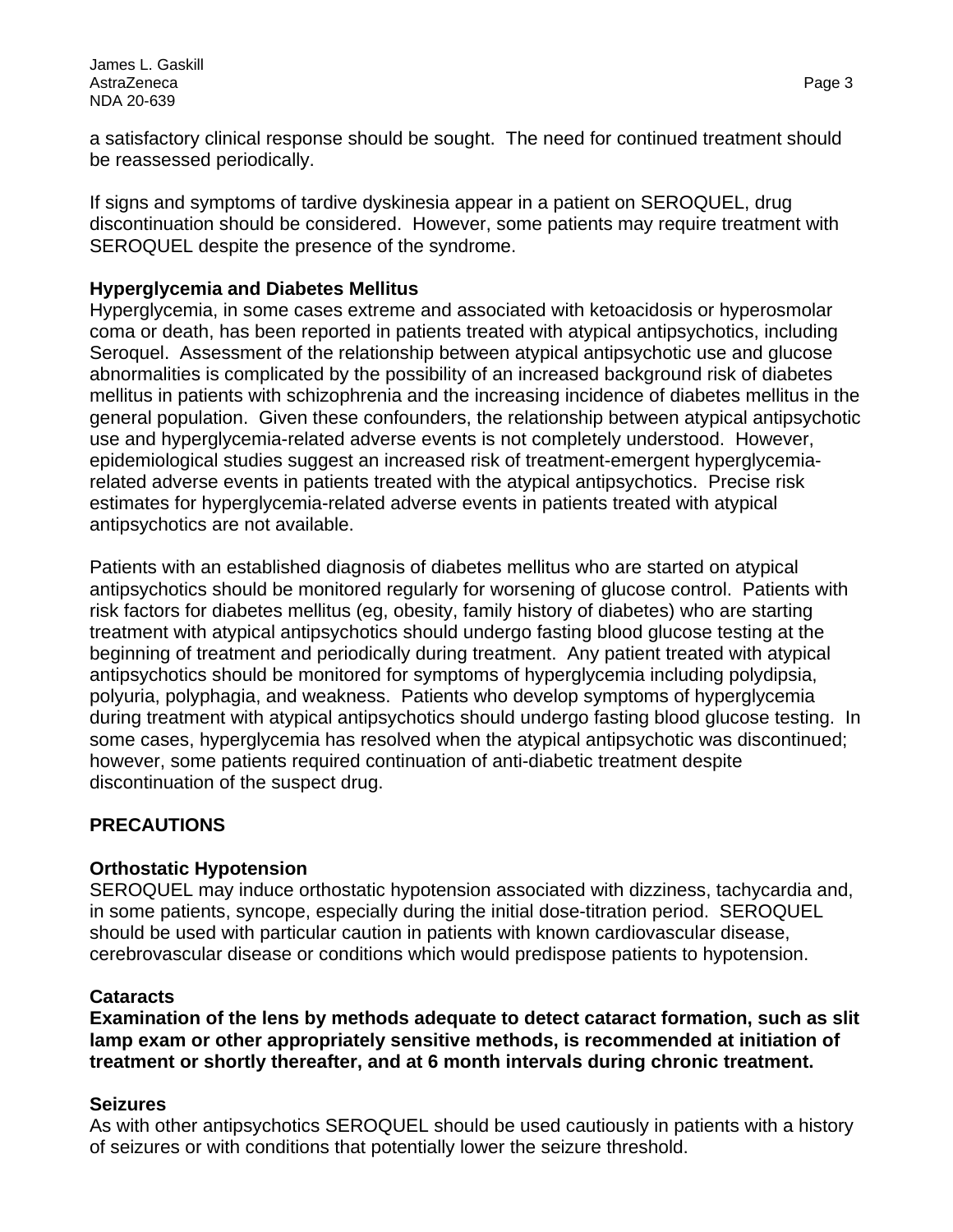$\star$ 

After reviewing the available data pertaining to the use of atypical antipsychotic medications and diabetes mellitus adverse events, FDA asked all manufacturers of atypical antipsychotics to include a warning in their PI regarding this risk on September 11, 2003. FDA believes that the safe use of Seroquel can be enhanced by informing prescribers and patients about these events and increased attention to the signs and symptoms of diabetes mellitus may lead to earlier detection and appropriate treatment and thus reduce the risk for the most serious outcomes. The PI including the hyperglycemia and diabetes mellitus warning for Seroquel was approved on January 12, 2004.

### **Misleading Presentation**

Page two of the professional sales aid starts with a prominent header, which states "Diabetes Information," and then presents the following five bullets:

- Hyperglycemia, in some cases extreme and associated with ketoacidosis, hyperosmolar coma, or death, has been reported in patients treated with atypical antipsychotics, including SEROQUEL
- The relationship of atypical use and glucose abnormalities is complicated by the possibility of increased risk of diabetes in the schizophrenic population and the increasing incidence of diabetes in the general population
- The results of retrospective studies of SEROQUEL and diabetes have been discrepant
- Postmarketing reports of diabetes or diabetes-related events are very rare (<0.01%) with SEROQUEL. These reports were confounded by preexisting or coexisting risk factors and/or had limited information
- SEROQUEL is an atypical that has had over 16 million patient exposures worldwide since its approval in 1997. AstraZeneca believes that the available scientific and medical data do not establish that SEROQUEL causes diabetes

The first two bullets contain information from the Warning in Seroquel's PI regarding Hyperglycemia and Diabetes Mellitus concerning the observed hyperglycemic events and the areas of uncertainty about the glucose abnormality findings. While the agency acknowledges that it has not been established whether Seroquel causes diabetes, you fail to include information regarding the increased risk of treatment-emergent hyperglycemia-related adverse events in patients treated with atypical antipsychotics. The increased risk may be due to confounding factors and is not completely understood, but a warning about it was recently added to Seroquel's PI to enhance the safe use of Seroquel and protect public health. Because your bullets about the relationship between the use of Seroquel and hyperglycemia leave out this information, the bullets are misleading and undermine the warning.

Furthermore, the fourth bullet claims that the percentage of diabetes or diabetes-related events in post-marketing reports is "very rare (<0.01%) with Seroquel." In light of the voluntary nature of post-marketing adverse event reporting by healthcare professionals and patients, it is infeasible to obtain an accurate percentage of all diabetes or diabetes-related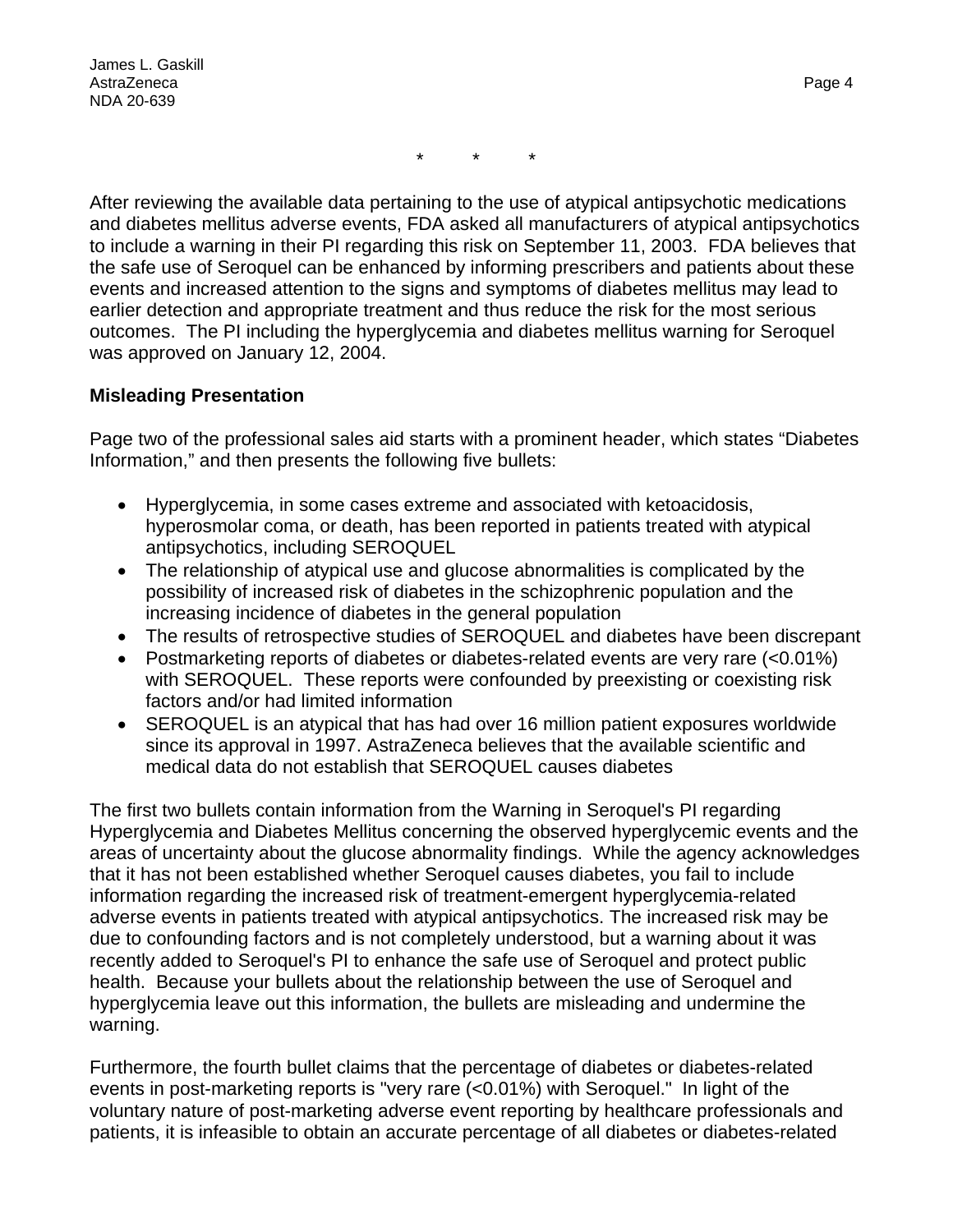adverse events associated with Seroquel based upon these reports. Therefore, quantifying post-marketing adverse events in this manner is misleading.

## **Omission of Material Facts**

Promotional materials are misleading if they fail to reveal facts that are material in light of the representations made or with respect to consequences that may result from the use of the drug as recommended or suggested in the materials. Specifically, the professional sales aid fails to include relevant risk information about the Warnings and Precautions that it presents. While the professional sales aid states that "Prescribing should be consistent with the need to minimize the risk of tardive dyskinesia," it fails to reveal that the risk of developing the condition and the likelihood that it will become irreversible are believed to increase as the duration of treatment and the total cumulative dose of antipsychotic drugs administered increase. The sales aid also fails to mention that the syndrome may partially or completely remit if antipsychotic treatment is withdrawn. Additionally, the professional sales aid states that "A rare condition referred to as neuroleptic malignant syndrome has been reported with this class of medications, including SEROQUEL." This statement is misleading in that it fails to reveal that NMS is a potentially fatal symptom complex associated with the administration of Seroquel. Furthermore, the professional sales aid fails to convey the important information from the PI regarding the clinical manifestations of NMS and that management of NMS should include immediate discontinuation of antipsychotic drugs.

The professional sales aid states that "Precautions include the risk of seizures, orthostatic hypotension, and cataract development." This statement is misleading because it omits material facts from the PI about these risks. In particular, it fails to mention important information from the bolded cataracts precaution recommending that physicians examine all patients at initiation of Seroquel treatment or shortly thereafter, and at six month intervals during chronic treatment, to detect cataract formation.

# **Conclusion and Requested Action**

For the reasons discussed above, the professional sales aid misbrands Seroquel in violation of the Federal Food, Drug, and Cosmetic Act (Act), 21 U.S.C. §§ 352(a) & 321(n). *Cf.* 21 CFR 202.1(e)(6)(i).

DDMAC requests that AstraZeneca immediately cease the dissemination of violative promotional materials for Seroquel such as those described above. Please submit a written response to this letter on or before November 30, 2006, stating whether you intend to comply with this request, listing all violative promotional materials for Seroquel the same as or similar to those described above, and explaining your plan for discontinuing use of such materials. Please direct your response to me at the Food and Drug Administration, Center for Drug Evaluation and Research, Division of Drug Marketing, Advertising, and Communications, 5901-B Ammendale Road, Beltsville, MD 20705-1266, or facsimile at 301-796-9878. In all future correspondence regarding this matter, please refer to MACMIS # 14670 in addition to the NDA number. We remind you that only written communications are considered official. If you choose to revise your promotional materials, DDMAC is willing to assist you with your revised materials by commenting on your revisions before you use them in promotion.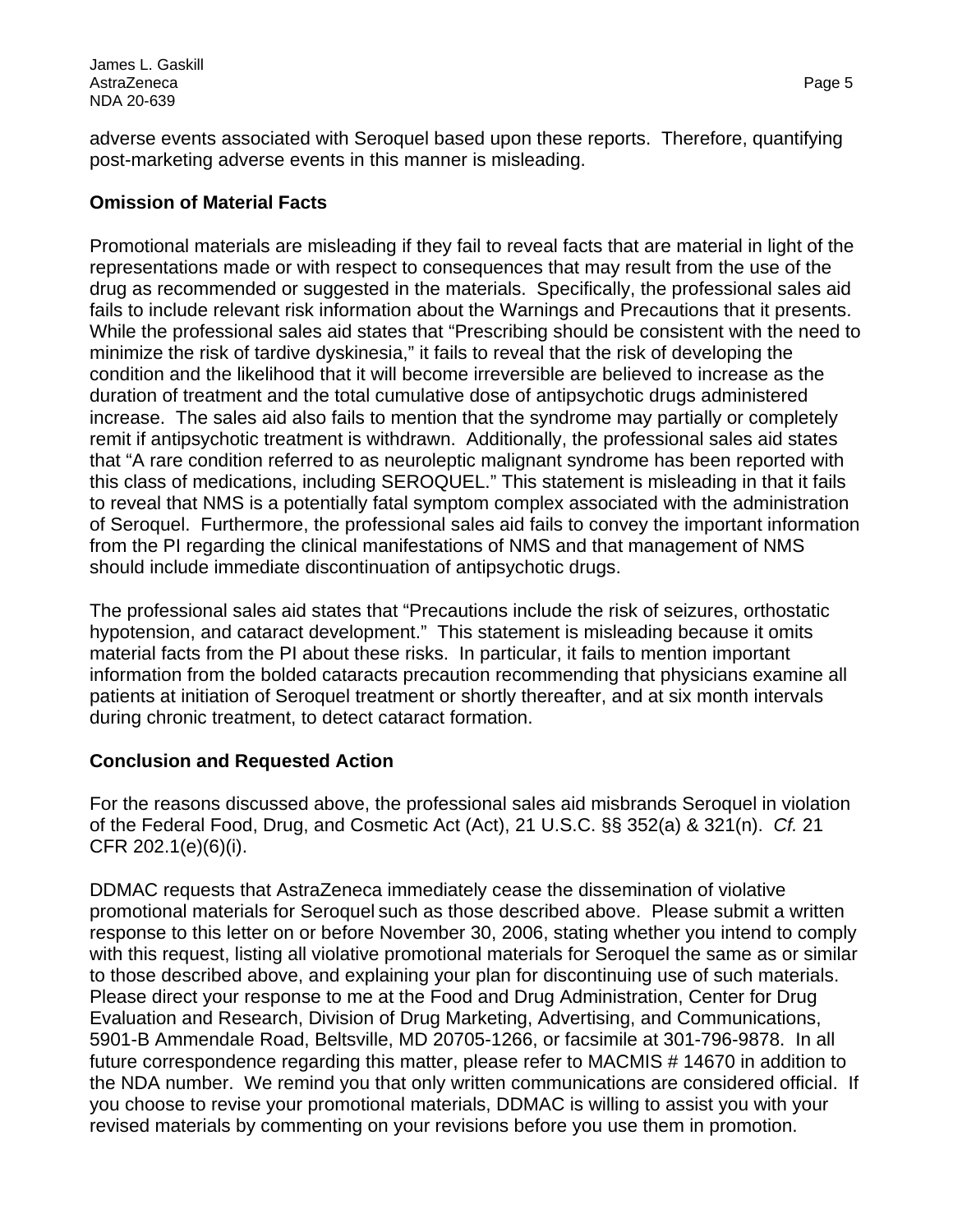The violations discussed in this letter do not necessarily constitute an exhaustive list. It is your responsibility to ensure that your promotional materials for Seroquel comply with each applicable requirement of the Act and FDA implementing regulations.

Failure to correct the violations discussed above may result in FDA regulatory action, including seizure or injunction, without further notice.

Sincerely,

*{See appended electronic signature page}* 

Robert Dean, MBA Regulatory Review Officer Division of Drug Marketing, Advertising, and Communications